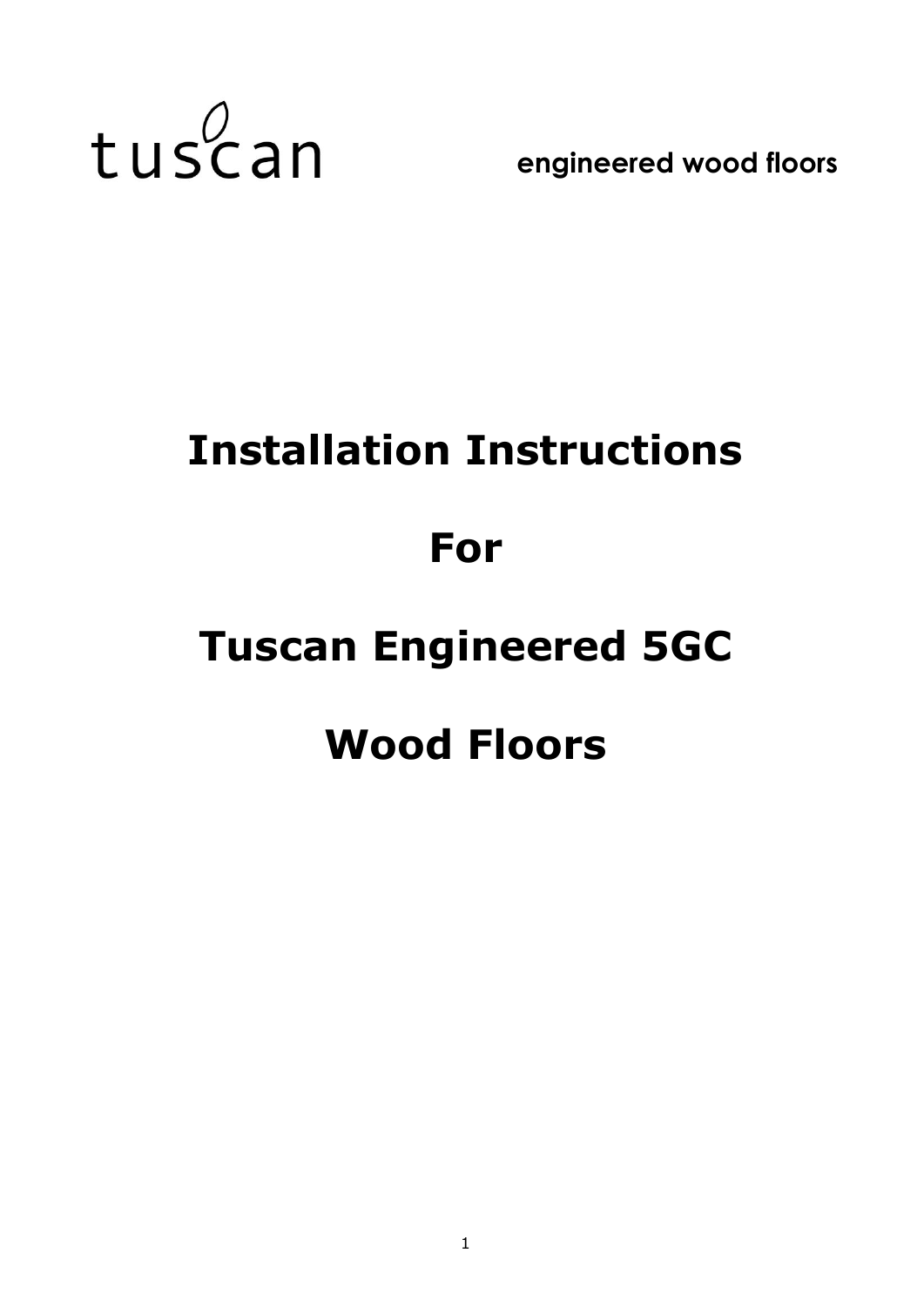## **Installation Instructions for your new Tuscan Engineered 5GC Wood Floor**

The key to long term performance of any floor is the quality of the installation and the immediate and ongoing care and maintenance procedures used on the floor.

To help ensure correct installation, care and maintenance for this floor please ensure this guide is fully read and adhered to by your floor installer prior to commencing installation.

## **Section 1 – Installer Responsibilities**

Important points for the correct installation of your Tuscan Engineered 5GC Wood Floor.

- Acclimatisation and Storage of Boxes
- Sub Floor Requirements

## **Section 2 – Installation Methods**

- $\bullet$  Method 1 Floating Floor
- Method 2 Full Glue Down Installation

## **Section 3 – Installation Over Underfloor Heating Systems**

- Prior to installation
- Following installation

## **Section 4 – Care & Maintenance**

## **Section 5 - Warranty Information**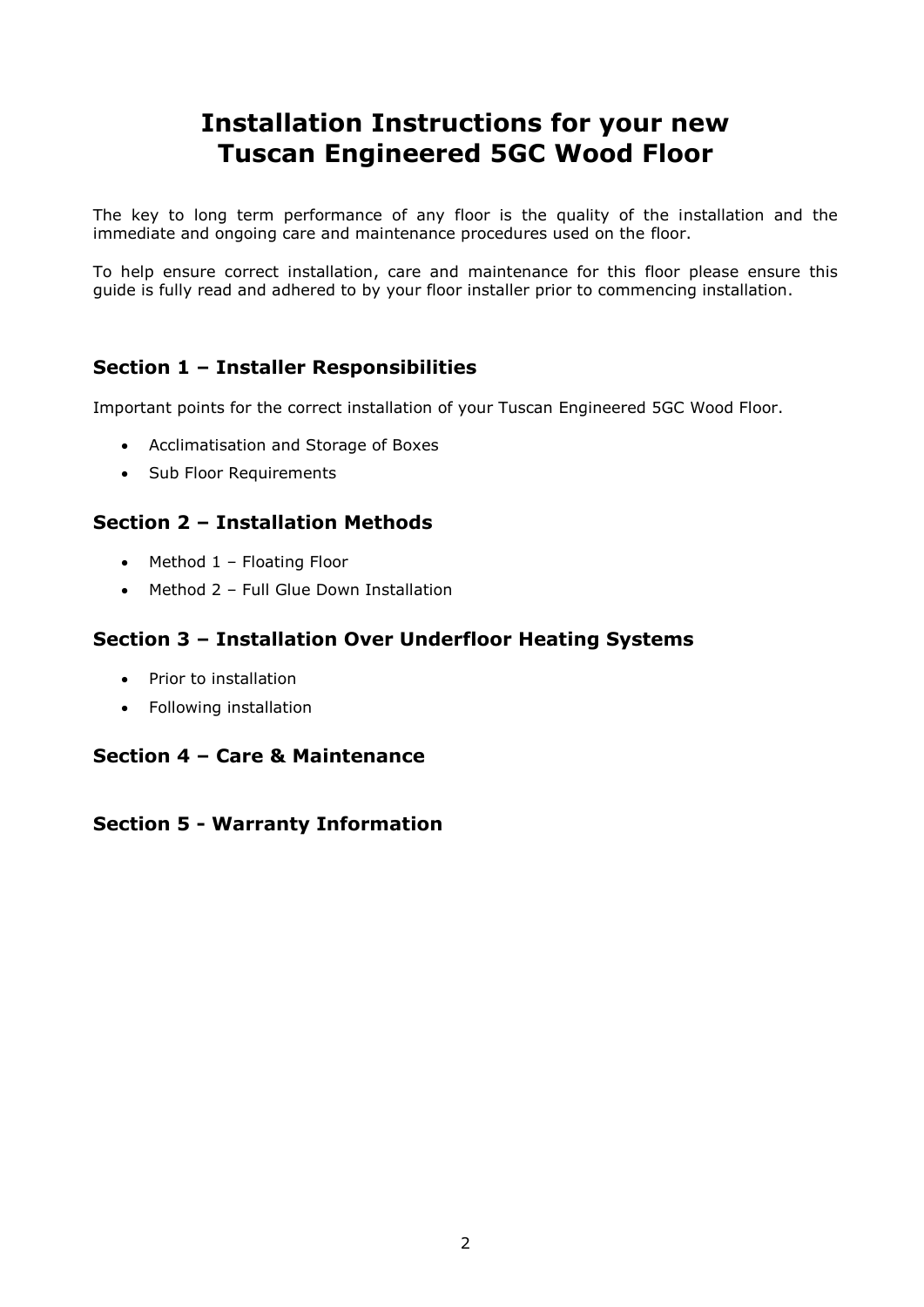## **INSTALLER RESPONSIBILITIES**

The installer has **full responsibility** for checking suitability, quality, moisture condition and flatness of the sub floor that they are installing the flooring onto. The manufacturer will reject any claims of product failure that are a result of unsuitable sub floor conditions, environmental moisture conditions, incorrect installation and / or maintenance methods or non compliance with the instructions and recommendations provided.

The flooring **must not** be laid in unheated, humid or damp rooms such as bathrooms, saunas, laundries, etc, or outdoors.

Wood is a naturally varying material therefore boards must be individually checked both before and during the laying of the floor with regard to any visual natural or manufacturing faults. The installation of boards with clearly visible defects of any kind will invalidate guarantee claims. If there are any doubts as to the quality of the boards in any respects, clarify your concerns **before** commencing or continuing the installation.

#### Acclimatisation & Storage of Boxes

Flooring packs should be stored horizontally on multiple bearers in the room they are going to be laid in for 48 hours without opening the packaging. The storage conditions must be appropriately dry and the storage room environment must have a humidity of 45% - 60% and temperature range of 18 – 24 deg C. The box / packaging should only be opened on the day of installation.

## Sub Floor Requirements

Tuscan engineered 5GC flooring may be laid on any dry, clean, resistant and flat surface. Prior to installing your flooring the moisture content of the sub floor must be checked with an appropriate moisture meter, and readings of less than **75% relative humidity for a concrete sub floor**, **8% moisture content for wooden or wood based sub floors and 0.5% for an anhydrite sub floor obtained.** B.S. Guidelines, relating to sub floor checking and suitability, are contained within B.S. 8201:1987 / & B.S. 8204:2004.

Should there be any doubt as to the appropriate dryness or ongoing dryness of the sub floor then have the sub floor checked by an appropriate professional or install an appropriate damp proof membrane over the sub floor **before installing the flooring.**

Unsuitable levels of moisture or air humidity are the most common cause of wood floor movement issues resulting in cupping, distortion and expansion or lifting of boards.

The flatness of the sub floor surface should be measured with a minimum 2 metre long straight edge or spirit level. **The level difference should not exceed 2mm over 2 linear metres of the floor**. If the difference is larger it is vital that the sub floor is levelled to within the stated tolerance.

| 200 cm           |  |
|------------------|--|
| $\leqslant$ 2 mm |  |
|                  |  |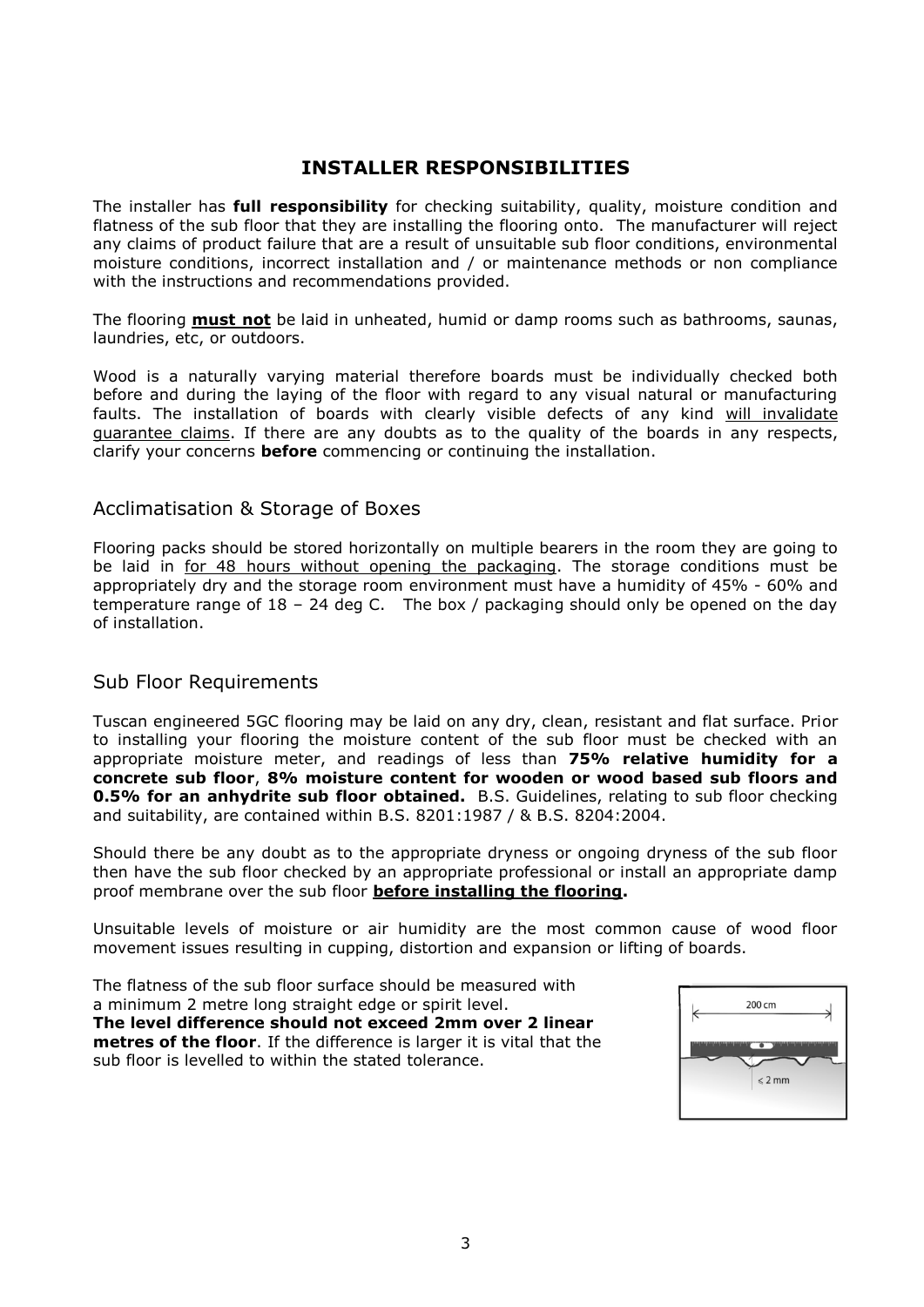## **INSTALLATION METHODS**

Tuscan Engineered 5GC flooring can be installed by one of two methods:

## Method 1 - Floating Floor Installation

#### **Tools Required**

- Hammer (1000g)
- Tape measure
- Fine hand saw or electric saw
- Wooden wedges / spacers
- 5GC locking tool for final row of boards.

#### **Underlay**

Use a 4mm foam underlay that has a **polythene damp proof membrane incorporated into its design** to eradicate the risk of sub floor moisture or humidity penetrating the underside of the boards.

Overlap the & tape, with a vapour tape, the polythene edges of the underlay to seal the joints.

#### **Installation**

The direction in which the boards are to be laid is normally determined by the dimensions of the room. If none of the sides of the room exceed 8 linear meters, it is recommended that the boards are laid parallel to the longest wall.

The maximum floor size without additional in field expansion gaps is 8 lin mt across the widths of the boards and 20 lin mt along the length of the boards.



Having established the direction, the width of the room should be measured. This number should then be decreased by 30mm (ie an expansion gap of 15mm at either side), and divided by the board width of the chosen product. This will then give the number of rows of boards to be assembled and the width of the final row.

If the final board width is narrower than 70mm, then the first row of boards should be width trimmed accordingly to ensure the last row of boards exceeds 70mm in width.

#### First row

Following installation of the recommended combination damp proof membrane / underlay, insert spacers of 15mm thickness against the starting wall or skirting board to ensure a **15mm expansion gap** is left. The first row of boards should be laid tongue facing the wall and butting up to the spacers on both the long edges and short edges.

The individual boards should are joined at their shorter ends by folding down the short joint of the board being laid into the short joint of the previous laid board and locating the joint locking strip.



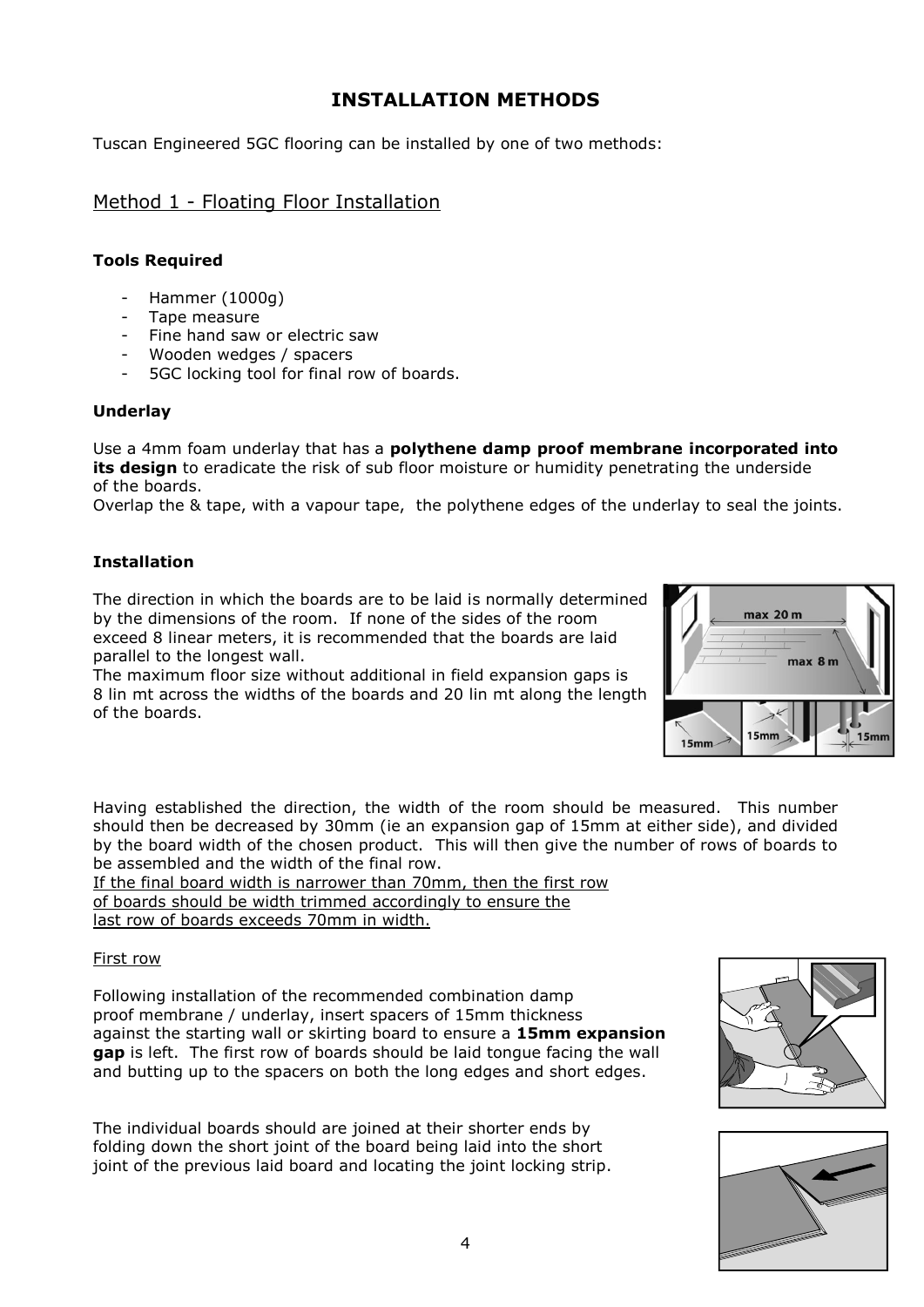When locating and folding down the board short end joints the PVC locking strip of the 5GC system is automatically pushed across and springs back and locks the two header profiles of the joints together.

The last floorboard in the row should be length cut to suit and located onto the previous board end, remembering to maintain a row end **expansion gap of 15mm** into which wooden wedges/spacers should be inserted.

#### Second & following rows

The following row of boards should commence with the cut-off section of the board remaining from the first row, provided its length exceeds 30cm. **It is important to maintain a minimum of 50cm overlap between the ends of boards in the adjacent rows of flooring.**

The cut off section of board from the first row should be located into the grooved long edge of the previous row by inserting its tongue into the groove to commence the next row and pressed downwards by hand towards the floor. If needs be a tapping block may be used to fully locate the long edges of the boards.

Once this board is located correctly into the groove of the adjacent board and folded correctly the next new board can be placed and located in the same manner and finished by folding down the board fully to locate the header joint.

The subsequent rows of boards should be installed in the same manner ensuring that the 15mm expansion gap is left at all perimeter edges of the flooring and around pipes or any other obstacles. This is to accommodate normal seasonal movement of the product.

#### **ATTENTION:** No assembling belts or straps should be used when assembling the floor.

In the case of having to overcome an obstacle, such as central heating pipes, a fragment of the board needing additional manoeuvring or facilitating ought to be marked and appropriately cut out whilst remembering to maintain the 15mm expansion gap around the element to be avoided. The resulting gap between the pipes and the floor may be covered with a pipe rosette.

Separate individual rooms at doorway threshold points and any "off square", ( ie L,F,T & H shaped ) sections of flooring, by use of an expansion T moulding profile to accommodate any varying movement between adjoining floor areas or flooring in different rooms.









5

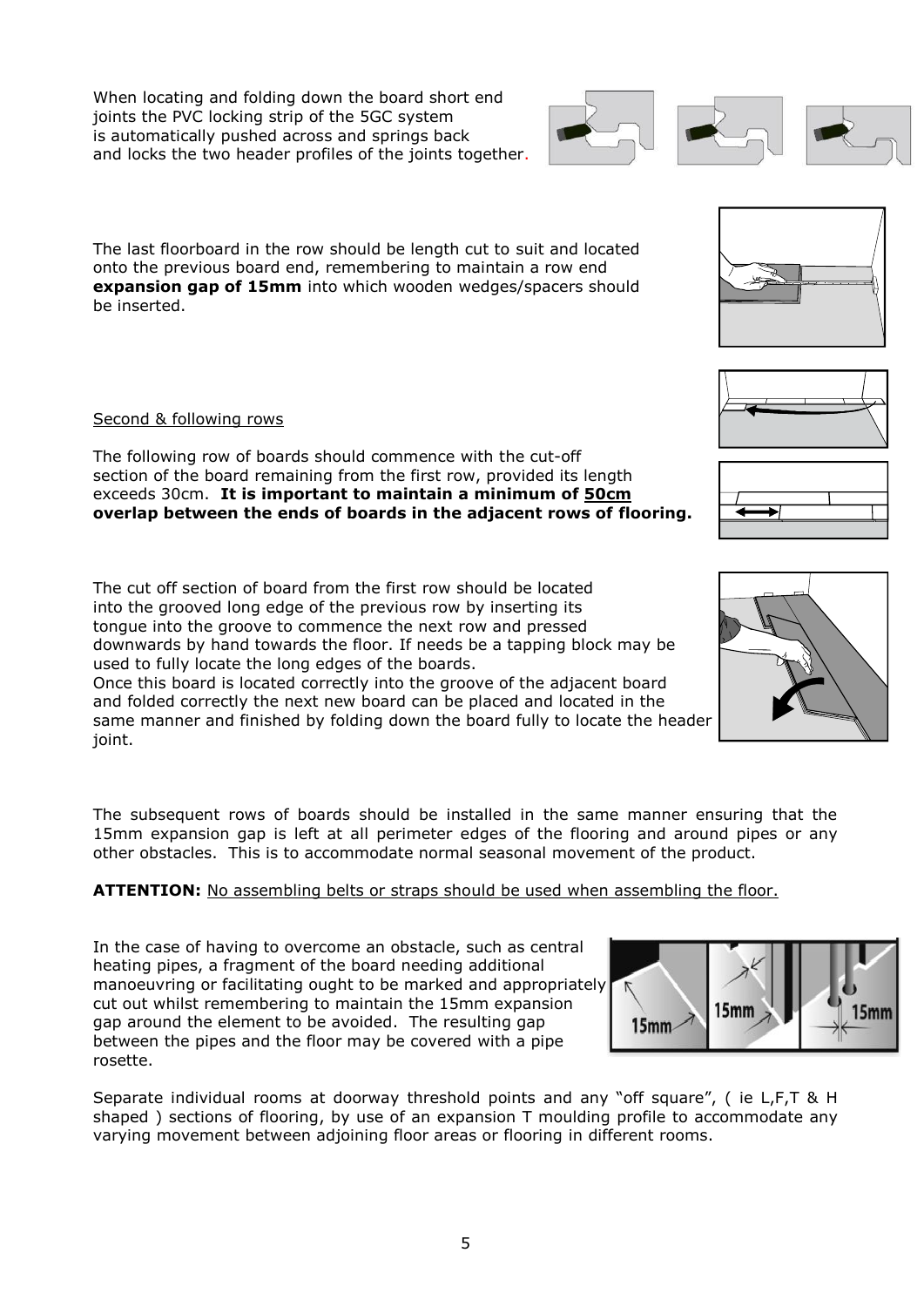#### Final row

The final row of boards should be carefully width measured and cut prior to laying. The boards should be located on their long joints in the same manner as previous rows and the header locked as previous rows.

If the locking strip is ineffective due to the final board being width cut apply PVA wood glue to the short header joint and weight the joint down until the adhesive fully cures.

A 15mm expansion gap must remain between the edge of the final

row of boards and the wall or skirting boards.

Having laid the floor, all spacers / wedges used must be removed and the remaining expansion gap should be covered with either skirting boards or an appropriate edge trim or scotia bead. These must always be fastened to the wall or skirting - NEVER to the floor surface.

Immediately after installing the skirting or edge trims, the new floor is ready for use.

#### **Additional Installation Notes**

The following climatic conditions should exist within the end use room both prior to and following installation:

- Air temperature 18-24°C
- Relative air humidity 45-60%

Damage to the flooring caused by incorrect assembly or excess moisture / damp does not constitute grounds for complaint. Noises due to natural seasonal movement or heating cycles when using the floor are a natural feature of wooden flooring and should be regarded as such and therefore they also do not constitute grounds for complaint.

Colour/shade variation and change of hue (darkening) - which is the result of exposure to light & sun rays - is also a natural feature of wood and as such is not grounds for complaint.

#### Method 2 – Full Bond Glue Down Installation

#### **Sub Floor Checking and Preparation**

The sub floor must be checked for suitability in all respects as per the information previously stated above - including flatness, soundness and suitable moisture content - with the appropriate equipment and as per guidelines given in B.S. 8201: 2011 / B.S. 5325:2001 & B.S. 8203:2001.

Check for any unsound concrete surface "laitance" layer that may be present as a fine laitance on the concrete surface can give a weak surface layer which compromises the bond adhesive strength.

Take appropriate measures to resolve any sub floor issues prior to installing the flooring.

**Note!** An unsound or unlevel sub floor could result in the flooring deflecting excessively, and squeaking or creaking of the joints may occur.

If the appropriate moisture content of the sub floor can not be determined or guaranteed, **install an appropriate liquid damp proof membrane that is compatible with the adhesive to be used.**

Failure to protect the boards from unsuitable levels of moisture can result in the flooring lifting, cupping, expanding and distorting.

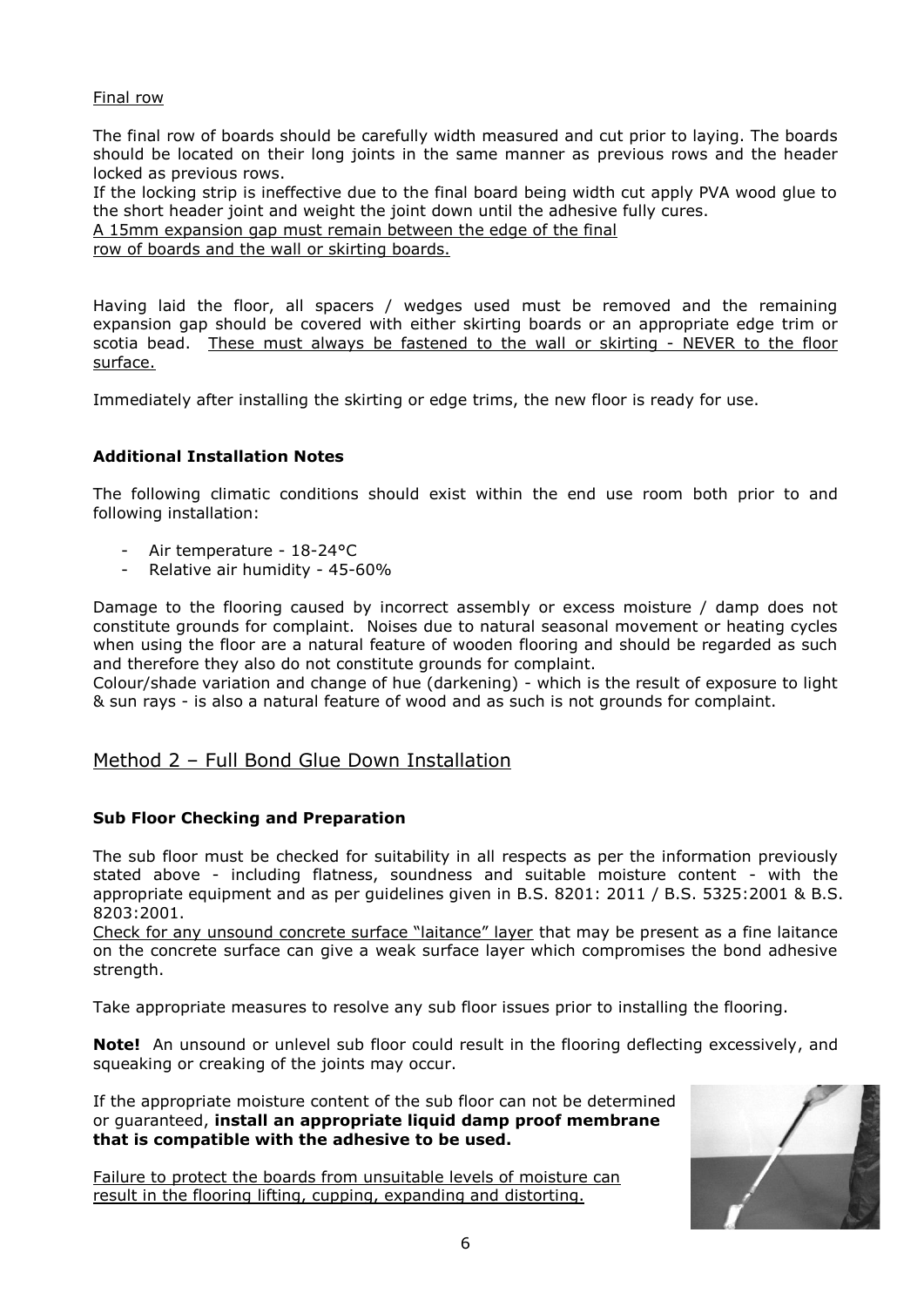The sub floor should also comply with the following resistance requirements:

- Peel strength min. 1Mpa
- Compression strength min. 25Mpa

#### **Adhering the Boards**

**Note! A moisture dispersion cure adhesive must not be used.** If in doubt confirm the curing action of the chosen adhesive with the adhesive manufacturer prior to installation.

Visit the Tuscan flooring website – [www.tuscanflooring.co.uk](http://www.tuscanflooring.co.uk/) for recommended engineered wood flooring adhesive type to be used and follow the manufacturer's recommendations for it.

The glue should be applied and spread evenly with the recommended trowel.

The boards should be laid and located together the same manner as the floating floor method previously advised.

Locate the profiles of the boards and firmly press into the adhesive ensuring that a minimum even contact of 60% of the reverse of the board is in full contact with the adhesive. If necessary weight any boards that may have a slight bow or springiness in them.



It is important to avoid getting adhesive onto the surface of the boards, and any adhesive or "finger dabs" of adhesive that do get on the surface of the boards should be removed **immediately** (while uncured) with an appropriate adhesive cleaner. Contact your adhesive supplier regarding the appropriate adhesive cleaner before installation commences.

The freshly-laid floor may be walked on after the recommended curing time of the adhesive used has been reached. Please refer to the adhesive manufacturer's instructions in this respect.

**Note!** Due to many adhesives containing solvents and active chemicals during curing, when adhering Tuscan flooring directly to the sub floor the installation room should be wellventilated. Seek advise from your adhesive manufacturer prior to commencing installation.

It is also common good practice to use protective rubber gloves and to refer to the health and safety information given by the adhesive manufacturer.

The adhering of the boards directly to the sub floor does not eradicate the occurrence of natural movement of the wood flooring. Therefore the recommended 15mm expansion gaps must be retained at all perimeter edges of the flooring or any fixed objects within the floor area.

If the flooring is being adhered to a sub floor that contains a **radiant heat underfloor heating system,** then the chosen adhesive **must** be compatible for use over such heating systems.

**Please check or clarify the suitability of the chosen adhesive BEFORE commencing the installation.**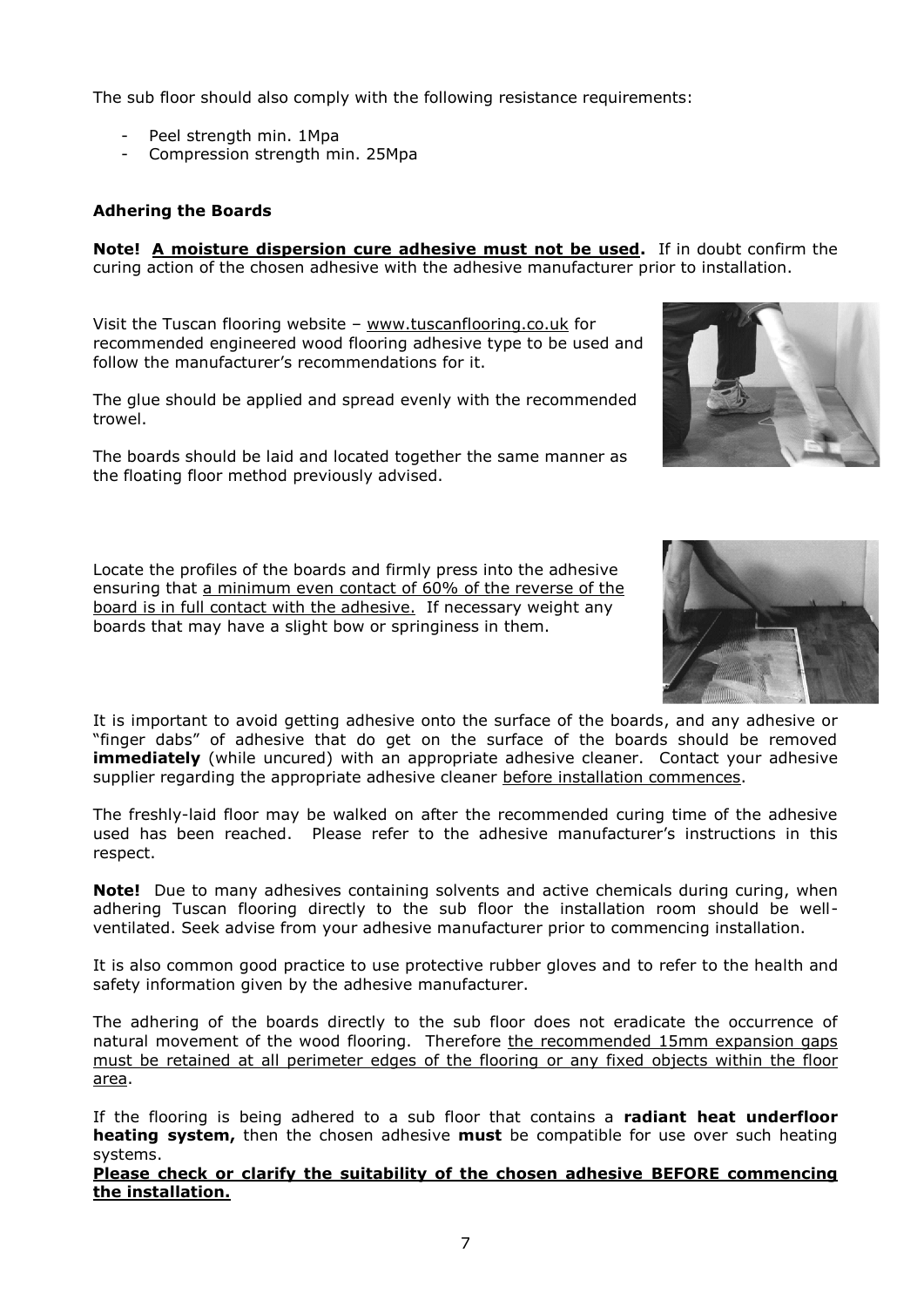## **INSTALLATION OF TUSCAN ENGINEERED 5GC FLOORING OVER UNDERFLOOR HEATING SYSTEMS**

#### **CAUTION**

**There are many types and manufacturers of underfloor heating systems, so please ensure that the suitability and recommendations of the particular manufacturer of your system are sought out and adhered to BEFORE commencing installation of your Tuscan engineered flooring.**

Tuscan engineered flooring is suitable for use over both water and electric underfloor heating systems that are equipped with electronic temperature controls.

You should **always** consult the manufacturer or supplier of your heating system to confirm its suitability in terms of laying a wooden floor over it, and to confirm if any specific commissioning processes in relation to your specific system should be employed - both when turning on the system for the first time, and for its use after the flooring has been installed.

Wood species of high contraction coefficient react more to temperature and air humidity changes which, when combined with a light colour species of wood, may create or emphasise gaps more than other species. Accelerated colour change of some light species more sensitive to heat is also possible, so please clarify any queries in this respect prior to purchasing or installing your chosen Tuscan engineered flooring.

Special attention should be paid to evenly distributing either the heating matting or water pipe work under the entire surface of the floor. This will help prevent any irregular heating of the flooring, and therefore avoid any issues relating to board movement between heated and unheated areas of flooring and cold patches within the laid floor.

Avoid the use of rugs laid onto the flooring after installation over an UFH system as if rugs are laid over the flooring hot spots can be created under them as they insulate the floor beneath and this can result in the flooring being heated excessively and board movement or distortion can occur.

#### Prior to Installation of the Flooring

These instructions must be followed in conjunction with the heating system manufacturer's commissioning instructions.

21 days prior to installation, switch on the normal heating cycle / programme for the underfloor heating system, and gradually increase the temperature setting to achieve 21°C on the surface of the sub floor for the remainder of the specified period. Then switch the heating off for 48 hours prior to commencing installation of the flooring.

The flooring should be stored/acclimatised in the heated and appropriate temperature conditions of the end use environment for 48 hours prior to switching off the UFH system.

**NOTE! The maximum recommended underfloor heating unit power output is 100W/m2. Do NOT under ANY circumstances raise the temperature of the flooring surface above 27°C as this may induce movement and distortion of the boards.**

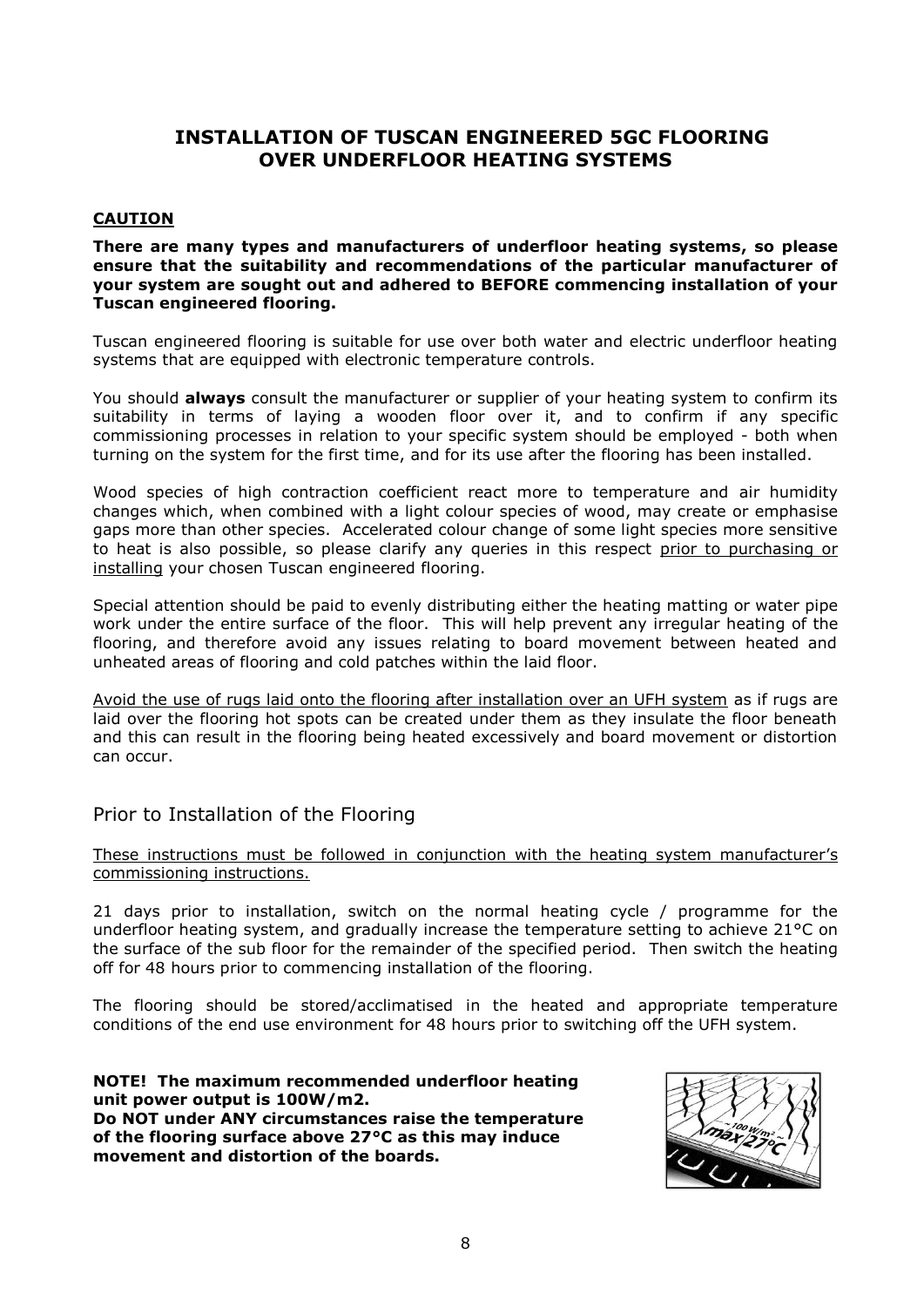## Following Installation

Re-introduce the heating system beneath the flooring in a slow, controlled manner, using incremental staged increases of temperature.

Switch the system on in normal operating mode and at a low operating temperature (less than 18°C). Gradually increase the temperature to 18°C at the installed floor surface and leave at this temperature for a minimum 48 hours. Then, if required, gradually increase the temperature by 1 or 2°C a day until your normal / optimum temperature has been reached, (less than 27 deg C),.

Regardless of the heating system within the property / room, the atmospheric relative humidity in the room should be kept between 45- 60% at all times. Small, inexpensive room hygrometers are widely available to monitor this.

## **CARE & MAINTENANCE OF YOUR TUSCAN ENGINEERED 5GC FLOOR**

Correct care and maintenance of your Tuscan floor will greatly enhance the performance and look of the floor.

For normal, everyday maintenance simply brush the floor as needed or vacuum using a soft head attachment. **Do not use a metal framed vacuum head or vacuum with hard brush / beater bars as this may damage the floor surface.**

Spillages of liquids should be removed immediately as liquids can damage and stain the floor.

Tuscan engineered floors are available in the following finishes:

- Lacquer, hardened with UV rays
- Oiled, hardened with UV rays

Specific or periodic cleaning of the floor can be undertaken using the following cleaning product:

UV lacquer & UV Oil finished products –

Clean the floor with **"Bona" Wood Floor cleaner**, taking care to comply with the manufacturer's instructions on the container.

A **Bona floor cleaning kit** & **spray mop** is also available to make cleaning of your floor easier.



Water, fluids, grit and sand are some of the most common items that can spoil a wooden floor. In order to protect the floor and minimise wear and damage it is recommended to:

- **Position protective mats** at the entrances to the property
- **Adhere protective felt pads** to the feet of all furniture items in contact with the floor surface
- **Use workstation protective mats** when using office furniture, e.g. chairs on casters or where continual foot fall occurs, as this will avoid premature localised wearing of the floor in these areas.